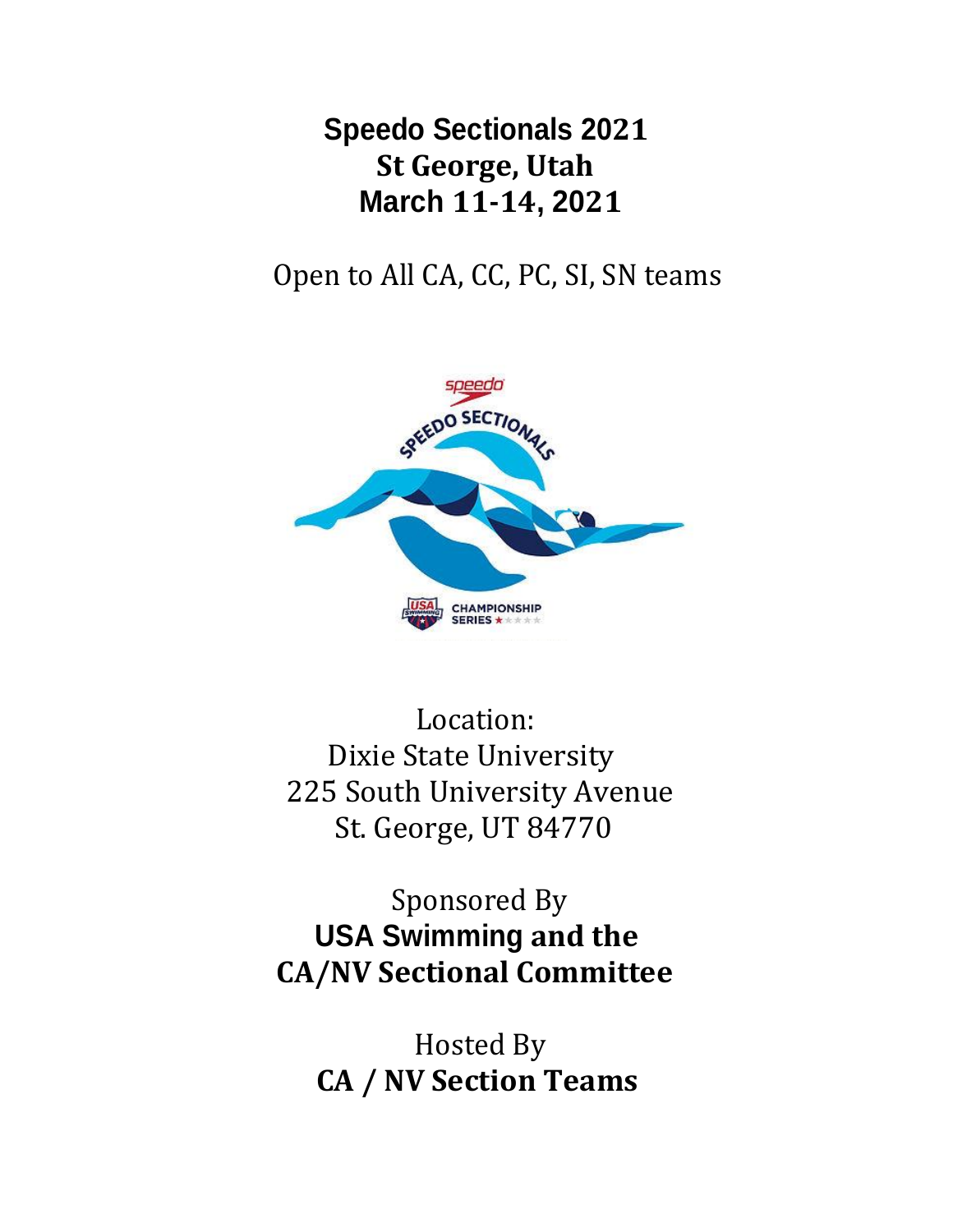# **Speedo Sectionals 2021 – St. George, Utah California-Nevada March Championship**

| SANCTIONED BY: Nevada Swimming/USA SWIMMING                          |                                                |                                   |  |  |  |
|----------------------------------------------------------------------|------------------------------------------------|-----------------------------------|--|--|--|
| <b>SANCTION #:</b>                                                   | <b>Held Under the Sanction of USA Swimming</b> |                                   |  |  |  |
| <b>SPONSORED BY: CA/NV Sectional Committee AND Olympus Swim Club</b> |                                                |                                   |  |  |  |
| DATES OF MEET: March 11 - 14, 2021                                   |                                                |                                   |  |  |  |
| <b>HEATS AND A, B, FINALS</b>                                        |                                                |                                   |  |  |  |
| <b>START TIMES:</b>                                                  |                                                | <b>WARMUP TIMES assigned:</b>     |  |  |  |
| Prelims 9:00 am Thur - Sunday                                        |                                                | $6:45 - 7:45$ am $7:45 - 8:45$ am |  |  |  |
| Finals: 5:00 pm Thur - Sunday<br>$3:15 - 4:45$ pm                    |                                                |                                   |  |  |  |

**ENTRIES** DUE: DELIVERED by Monday, March 1, 2021 - OME ENTRY only.

# **Open to: CA, CC, PC, SI, SN athletes**

**POOL:** Dixie State Aquatic Center, 225 South University Avenue, St George. Utah 84770 **COURSE:** Dixie State Aquatic Center is an18 lane, 25-yard x 50-meter indoor facility with Colorado timing and a video display board.

**DIRECTIONS:** Dixie State University 225 South University Ave. St George Utah 84770. The parking lot for the *Human Performance Center* is located right next to the pool at the intersections of 700 East & 300 South. On Google Maps, it comes up as the "Student Activity Center". We have received permission from the University to allow campers in that parking lot. Hyperlink to photos of Human Performance Center Pool.

**ELIGIBILITY:** Open to athletes in Central California, Pacific, Southern California, San Diego/Imperial and Sierra Nevada Swimming who hold *2021 USA Swimming membership*. Entries accepted by OME or team electronic entry **ONLY**. Relay-only swimmers MUST be included in the team electronic entry file. Please designate unattached swimmers 'UN'. All TEAMS must be 2021 registered and have 2021 approved team charters. On deck registration is NOT permitted. If an entering team is not 2021 registered, all swimmers must swim as unattached "UN" at this meet and may not compete in relays.

**QUALIFYING TIMES:** must be achieved **between January 1, 2019, and March 1, 2021**. Short Course Yard (SCY) qualifying times will be seeded first, followed by Long Course Meter (LCM), Short Course Meter (SCM), Bonus SCY, Bonus LCM, Bonus SCM. Athletes may compete in no more than six (6) individual events (may enter all events qualified). Swimmers may compete in no more than three (3) individual events per day. A swimmer with 5 or fewer qualifying times may enter one (1) additional bonus event (labeled "B" on entry), IF he/she has achieved the listed bonus time standard. Entry times achieved **2/24/21 and 3/1/21** must be entered thru OME. A separate, late entry file will be listed in OME and must be used for all late entries. If qualifying time is achieved in an event that the athlete has currently entered as a bonus event, he/she can use the qualifying time to enter that event and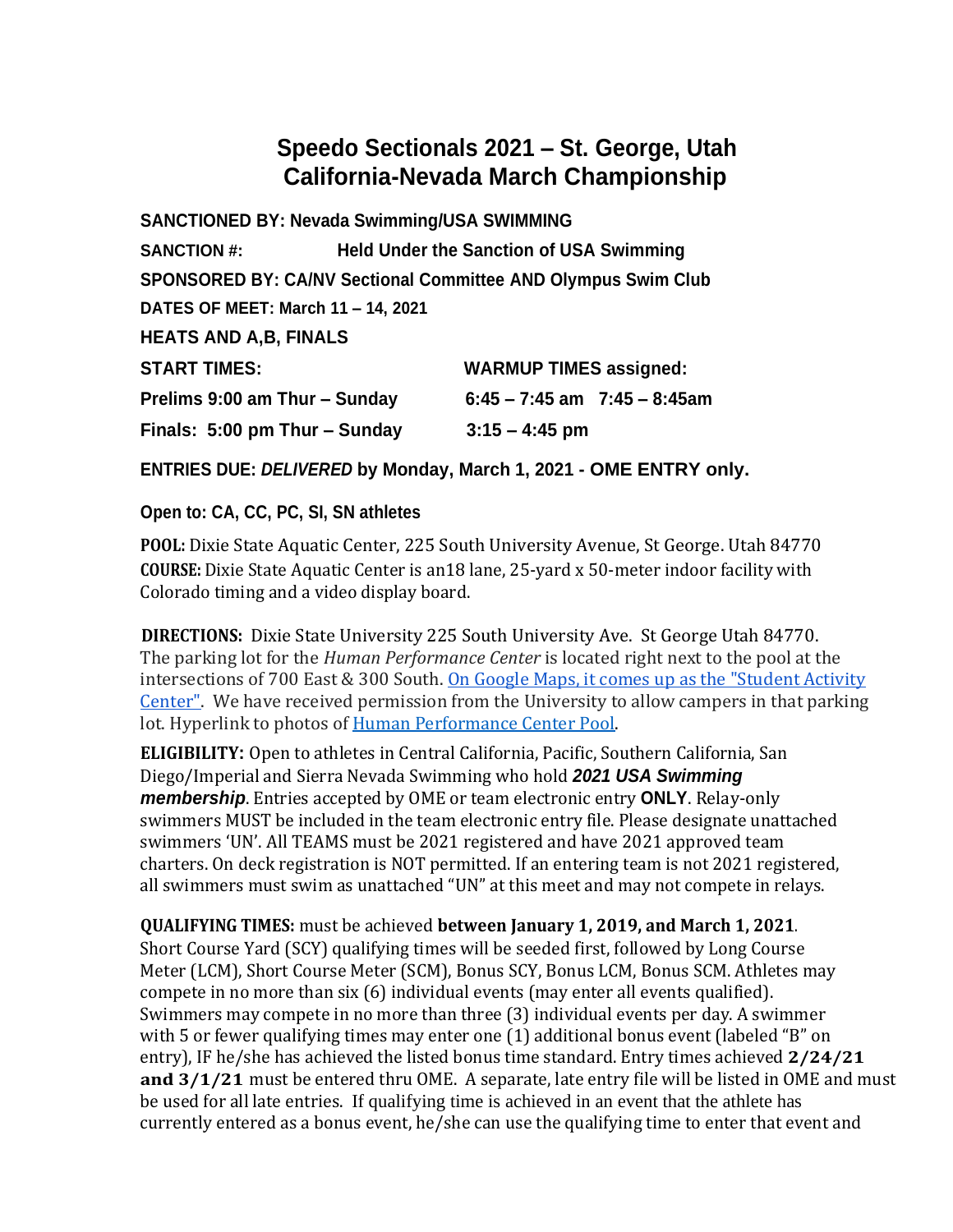add an additional bonus event, as long as he/she has five (5) or fewer total qualifying events.

**ZOOM COACHES MEETING:** 4:00 pm, Wednesday, March 10, 202. Invitation to be sent at a later time. A representative from each team must attend.

### **ENTRY INTO THE MEET**

### **ENTRY: All entries must be submitted and received electronically via USA Swimming OME.**

**ENTRY FEES:** \$14.00 per Individual Event and a \$12 per Swimmer surcharge must accompany team entry (\$10.00 facility surcharge plus \$2.00 per swimmer for OME entry).

**Relays:** \$24.00 per relay team entered. Relay only swimmers MUST be listed on **team entry form and pay swimmer surcharges. Relay only swimmers may NOT be deck entered. There are no refunds.**

**Long Course and Short course Time Trials entry fee: \$15 per event.** All time trial entries must be made thru OME. There will be a separate OME entry for the long course and the short course time trial meets.

### **RULES AND PROCEDURES**

**MEET REFEREE:** Meet Referee will be in charge of the meet. Any questions regarding the conduct of the meet should be made directly to that person.

**RULES:** USA Swimming Rules and National Championship procedures will govern. Meet entry times must be designated 'Y' for yards or 'L' for meters. The National Championship scratch procedures will be used for prelims and finals. In order, there will be a "C", "B" and "A" Final for all events except 1000 and 1650 freestyle and relays. All entered swimmers (including RELAY ONLY) must be on a team entry form. Positive check-in for the 1000 and 1650 Freestyle AND ALL Relays is required by the day's scratch deadline.

**RECORDING DEVICES & MEDIA NOTICE:** The use of audio-visual recording devices, including cell phones, is not permitted in the locker rooms, changing areas or restrooms. Recording devices are not permitted behind the starting blocks during the starting sequence through the meet. This meet may be covered by the media, including live stream media, photographs, video, web casting and other forms of obtaining images of athletes participating in the meet. Entry into this meet is acknowledgement and consent to this fact.

**DRONES:** Operation of a drone, or any other flying apparatus, is prohibited over the venue (pools, athlete/coach areas, spectator areas and open ceiling locker rooms) any time athletes, coaches, officials and/or spectators are present.

**SWIMWEAR:** Swimwear must conform to USA Swimming **rule 102.8 (USA Swimming Rulebook)**. Only swimsuits complying with FINA swimsuit specifications may be worn in any USA Swimming sanctioned or approved competition. Rule **102.8.1.F Tech 12 and under Suit Restrictions:** No Technical Suits Shall be worn by any 12 & under USA Swimming athlete member in competition at any sanctioned, approved or observed meet.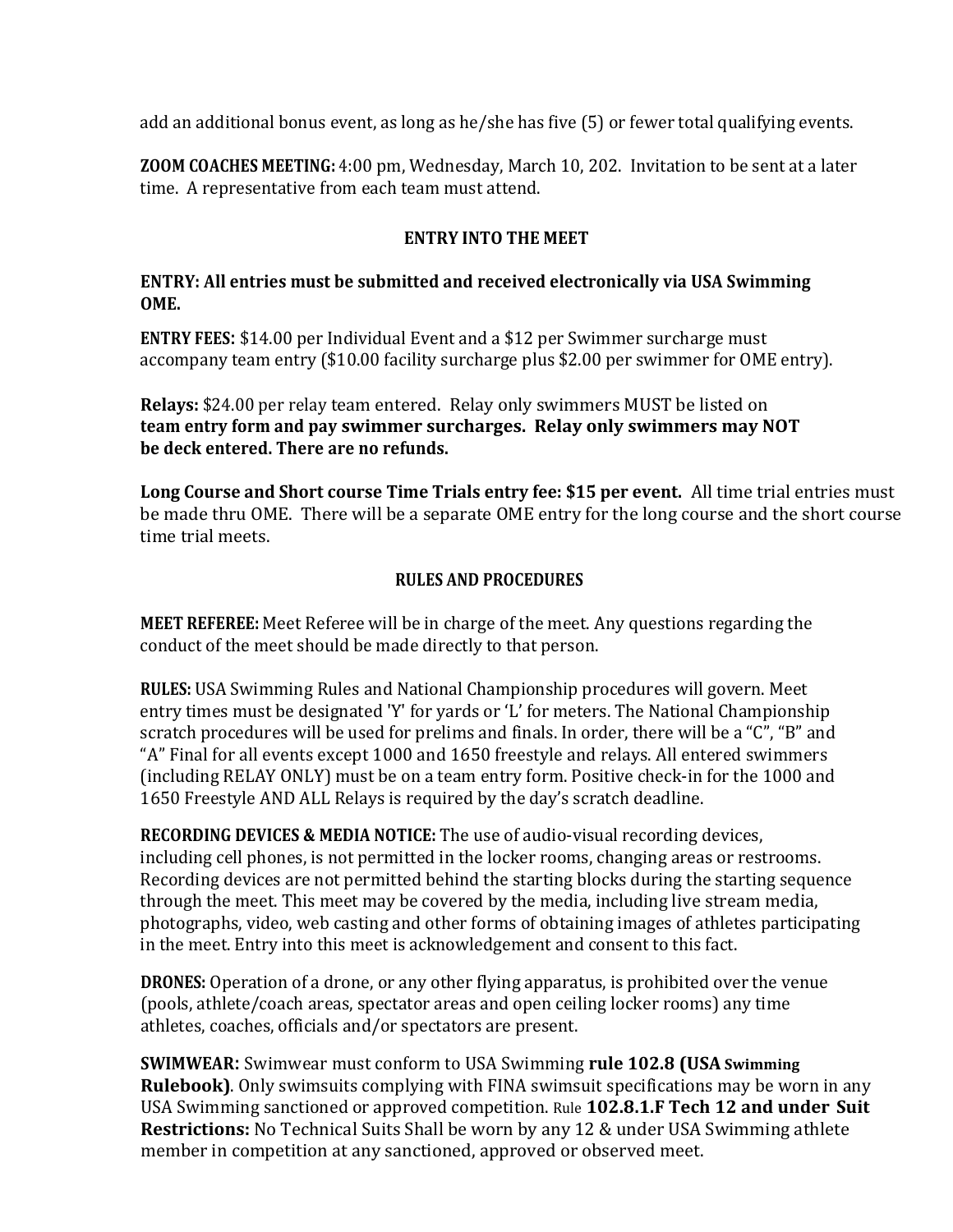**RACING START CERTIFICATION:** Any swimmer entered in the meet must be certified by a USA Swimming member coach as being proficient in performing a racing start or must start each race from within the water. When unaccompanied by a member coach, it is the responsibility of the swimmer or swimmers' legal guardian to ensure compliance with this requirement.

**DECK CHANGES:** Deck changes are prohibited.

**PROOF OF TIME:** This is a proof of time meet. The meet host will verify all entries against the USA Swimming SWIMS time database. An unverified entry time must be proven by the scratch deadline or the swimmer/relay team will be scratched from that event. Only swimmers/relay teams with verified times will be seeded. Entry times not proven by the scratch deadline shall be subject to the "Responsibility Clause" in USA Swimming Rules and Regulations (207.8.5A). **NOTE:** Proof of Time is required through SWIMS, the national times database, or recognized FINA competitions. Times must be achieved at (a) a USA Swimming sanctioned competition; (b) a USA Swimming observed competition; (c) a USA Swimming approved competition; or (d) a FINA approved competition. Times in this database are not meet entry, only proof of entered time.

**SPECIAL NOTES:** ALL preliminary heats of events will be swum fastest-to-slowest except Sunday's distance events which will swim in accordance with the National Championship rule. The 500 Freestyle, 400 IM and 1000/1650 Freestyle (except fastest heat on Sunday) will be swum alternating women and men's heats. The 500 Free and 400 IM **will be swum as the last event of the Prelims** on the day of that event but will be swum **in event order during the Finals**. Sunday's 1000 Free & 1650 Free will be swum in accordance with the National Champi onship protocol (the physiology rule) with the second to the last heat of the Men's event finish ing one hour before the announced start time for Sunday's Finals. All other heats will be seeded slowest to fastest, alternating women and men, "backing up to Finals." For the Finals on Sunday, the fastest heat of women's 1650 Freestyle (#27) will be swum after the men's 100 Freestyle A Final (Event #26). Fastest heat of the men's 1000 (#30) will be swum after the men's 200 Backstroke A Final (#29); The prelims will be flighted A and B. Flight size will be determined after receipt of all entries have been made. Flight size will be determined in accordance with county health department guidelines as to number of athletes allowed in the facility.

**POSITIVE CHECK\_IN FOR DISTANCE EVENTS:** For the Women's 1000 Freestyle and Men's 1650 Freestyle the deadline is Thursday, March 10, 2021 within 30 minutes after the end of the coaches ZOOM meeting. Check in will be via an electronic google doc available on the Zone website.

**SCRATCH DEADLINES:** The scratch deadline for Thursday, Friday, and Saturdays prelims is 5:30 pm the night before. There will be electronic access to a Google scratch page on the Western Zone site. All scratches must be made by 5:30 the on the night before. There will be no penalty for a swimmer who fails to scratch and 'no shows' a prelim or timed final event. A swimmer who fails to scratch and 'no shows' a Final, will be removed from the meet. **Scratches for Thursday's events** must be submitted via email before 2:00 pm Thursday to: alina@dearmas.co.

*FLIGHT DECISION WILL BE ANNOUNCED MONDAY, March 8, 2021. Job assignments, psych sheets and flight information will be posted on the Western Zone website: https://www.teamunify.com/Home.jsp?team=wzone*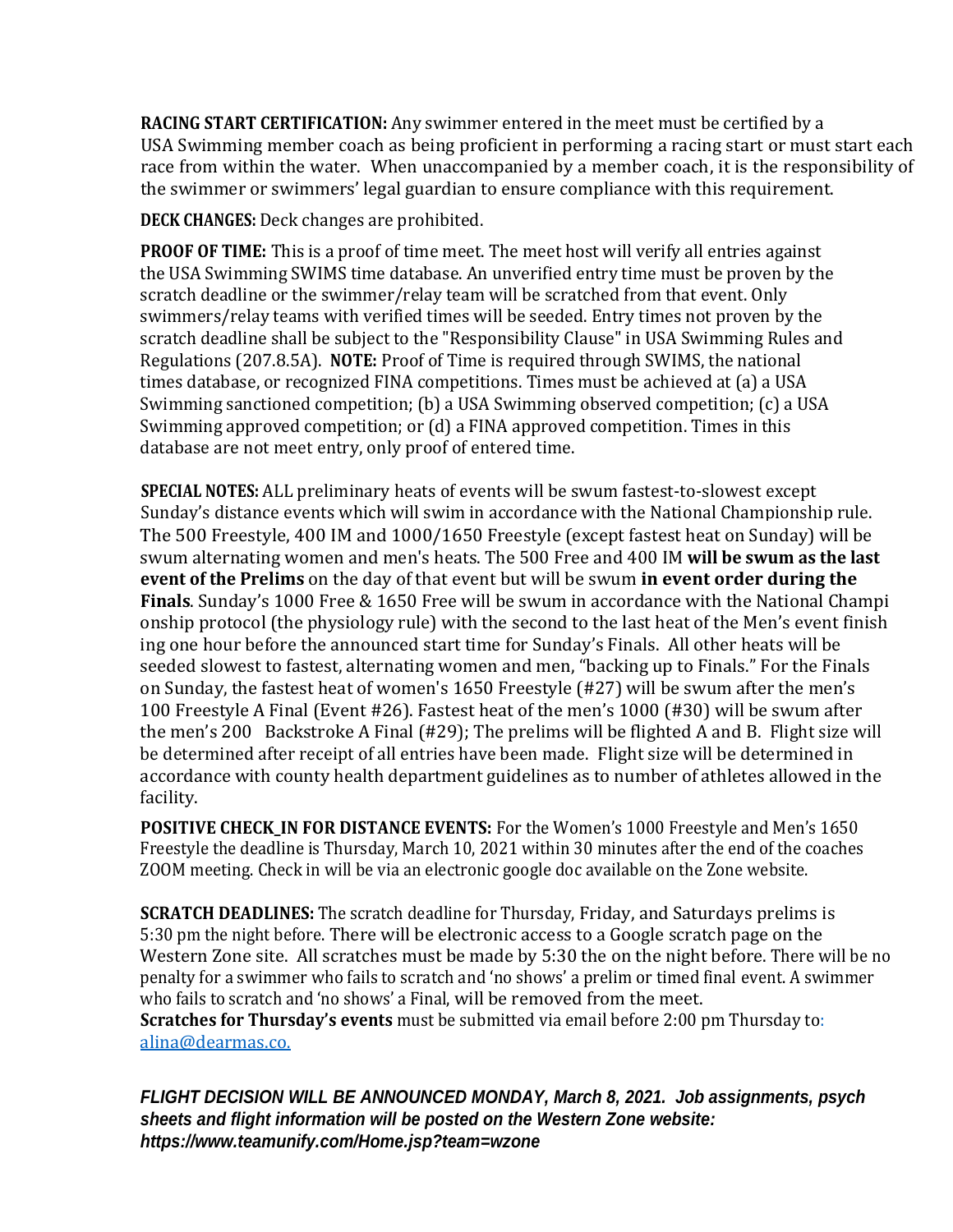**RELAYS:** A team may enter no more than one relay in each relay event. Relays must be pre-entered; relay times must be provable by team or aggregate. A swimmer may be used only once to prove a relay in each relay event. Relays must CHECK-IN by the scratch deadline for the day swum. **Relay Only swimmers must be listed on the team entry form.** Relays will be contested at the end of Finals Friday through Sunday. Relays will be swum in the National format: fastest two heats of women (slow to fast), fastest two heats of men (slow to fast), remaining heats alternating women and men, fast to slow. There will be an option to swim the Medley Relay on Monday at the conclusion of prelims (before the 1650/1000 freestyle). Monday afternoon relays will be swum fast to slow. Option must be declared by scratch deadline (5:30 pm) on Sunday.

**AWARDS:** Team awards: first through third place in each division. Large, Medium, and Small Team Divisions will be based on the number of individual events entered by a team. High point award: The top male and female swimmer. Individual event awards: first through eighth place. Relay awards: first through third place. Scoring to be as follows: 20- 17-16-15-14-13-12-11; 9-7-6-5-4-3-2-1, relay scoring will have double the point value. Divisional scoring will be based on the 16 places, points applied towards the team's overall score in team's division. No tiered Scoring by Division. There will be a "Coach of the Meet" award to be balloted on the final day of the meet during the preliminary session.

**TIME TRIALS:** Sanction: # - Held Under the Sanction of USA Swimming. **Entry deadline is Wednesday, March 3**. Entry Fee: \$15.00 per event (BY OME Entry only) Short course time trials will be swum, time permitting and at the discretion of the meet referee on Friday and Saturday. A long course time trial will be held on Thursday morning prior to the start of the Sectional meet on Thursday afternoon. Open to swimmers entered in individual events. Based on meet entries Time Trials **may** be opened to Relay Only swimmers; decision made and announced Monday, March 8, 2021. **ALL TIME TRIAL EVENTS MUST BE PRE-ENTERED THRU OME**. Refunds for time trial events not offered will be given.

**WARM-UP:** Thursday through Sunday: From 6:45 -7:45 am and 7:45 – 8:45 am (assigned) for prelims and 3:30–4:45 pm for finals. Warm-up sessions will be assigned by team for all prelim sessions. Assignments will be posted on the Western Zone site on March 6. The competition course will be open for general warm-up - NO DIVING - from 6:45 - 7:30 am and from 7:45 – 8:30 am. During the last 15 minutes of each warm-up session competition lanes 1 & 8 will be designated for push-pace work: 2 & 7 will be sprint lanes, one way from the blocks under USA Swimming member coach supervision. Practice starts only in the sprint lane. Additional pace and sprint lanes may be opened as needed by the referee. Lanes will be available for warm-up and cool down at all times in the separate warm-up pool. No diving at any time in this pool. Pace lanes in that pool will be designated by the referee, as needed. No paddles, boards or fins will be allowed in the competition course.

**CLOSED DECK:** Please note, this meet will be run with a **CLOSED DECK**. Only coaches, officials, athletes and volunteers will be permitted on deck. You will need a deck pass to be on deck. Primary athlete seating will be in the upper-level bleachers above the pool. **Details on safety procedures for coaches, athletes, and spectators will be published after the entry deadline.**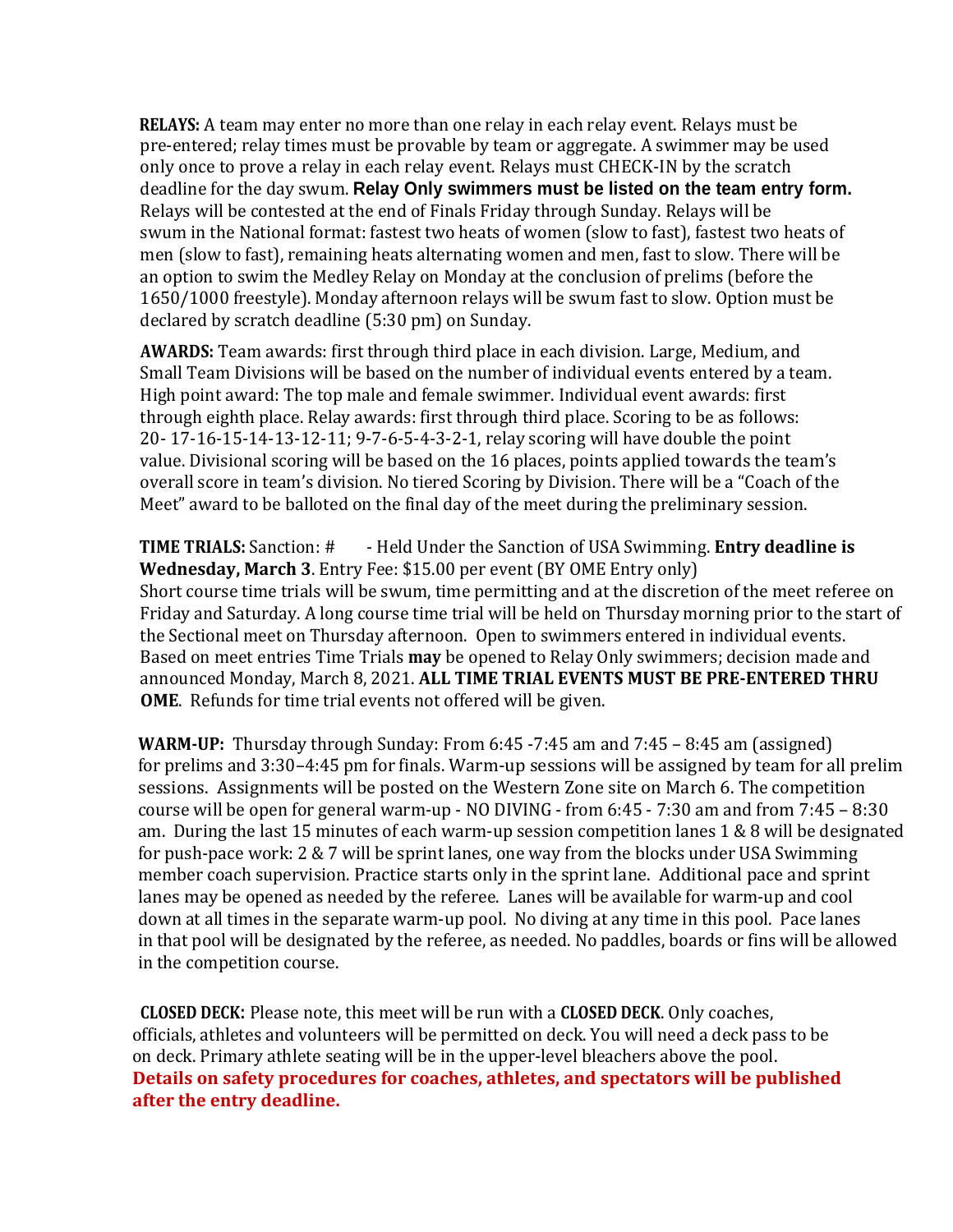Spectators WILL be able to watch races. Parents will be able to come on the pool deck for their child's race and then will be asked to go back outside to their personal area until their child swims again.

Additional Team bull pen areas will be designated outside the aquatic center building.

**OFFICIALS:** This meet has been approved as an Officials Qualifying Meet (QM15 ------ ) for N2 and N3 certification and recertification. Official's meeting will be held 45 minutes before the start of each session. All officials are required to attend the officials briefing. Officials dress for prelims will be white polo shirt tucked into navy blue pants, skirt or shorts with a belt, white socks and shoes. No shorts will be permitted for finals. Officials will wear white polo shirt for finals with navy pants or skirt and white shoes.

# *IT IS UNDERSTOOD AND AGREED THAT USA SWIMMING SHALL BE FREE FROM ANY LIABILITIES OR CLAIMS FOR DAMAGES ARISING BY REASON OF INJURIES TO ANYONE DURING THE CONDUCT OF THE MEET.*

**BY ATTENDING OR PARTICIPATING IN THIS COMPETITION, YOU VOLUNTARILY ASSUME ALL RISKS ASSOCIATED WITH EXPOSURE TO COVID-19 AND FOREVER RELEASE AND HOLD HARMLESS USA SWIMMING AND [THE LSC] AND EACH OF THEIR OFFICERS, DIRECTORS, AGENTS, EMPLOYEES OR OTHER REPRESENTATIVES FROM ANY LIABILITY OR CLAIMS INCLUDING FOR PERSONAL INJURIES, DEATH, DISEASE OR PROPERTY LOSSES, OR ANY OTHER LOSS, INCLUDING BUT NOT LIMITED TO CLAIMS OF NEGLIGENCE AND GIVE UP ANY CLAIMS YOU MAY HAVE TO SEEK DAMAGES, WHETHER KNOWN OR UNKNOWN, FORESEEN OR UNFORESEEN, IN CONNECTION WITH EXPOSURE, INFECTION, AND/OR SPREAD OF COVID-19 RELATED TO PARTICIPATION IN THIS COMPETITION.**

**Individual, COVID Specific Waiver (see below)** The document will be available through the OME entry site and should be completed electronically. It is required for participation in this event.

**COVID 19 Sanction Requirements:** Amendment of Articles 202.4 and 202.6 of the USA Swimming Rules to require certain COVID-related precautions in order to issue meet sanctions and approvals, including a safety plan (attached), assumption of risk (attached) and release of liability (attached), which will remain in place through April 30, 2021.

As always, USA Swimming, Local Swimming Committees (LSC) and club activities must follow state and local guidelines.

# **Special COVID 19 Procedures and guidelines in affect:**

- There will be no timers for any event. Athletes and the head timers will act as button pushers for each heat.
- Sectional Meet and all Time Trial sessions will be electronically pre-entered and preseeded. All check in and scratch protocols will be handled electronically as indicated in previous sections of this meet information form.
- There will be a thermal check prior to entering the facility for every session.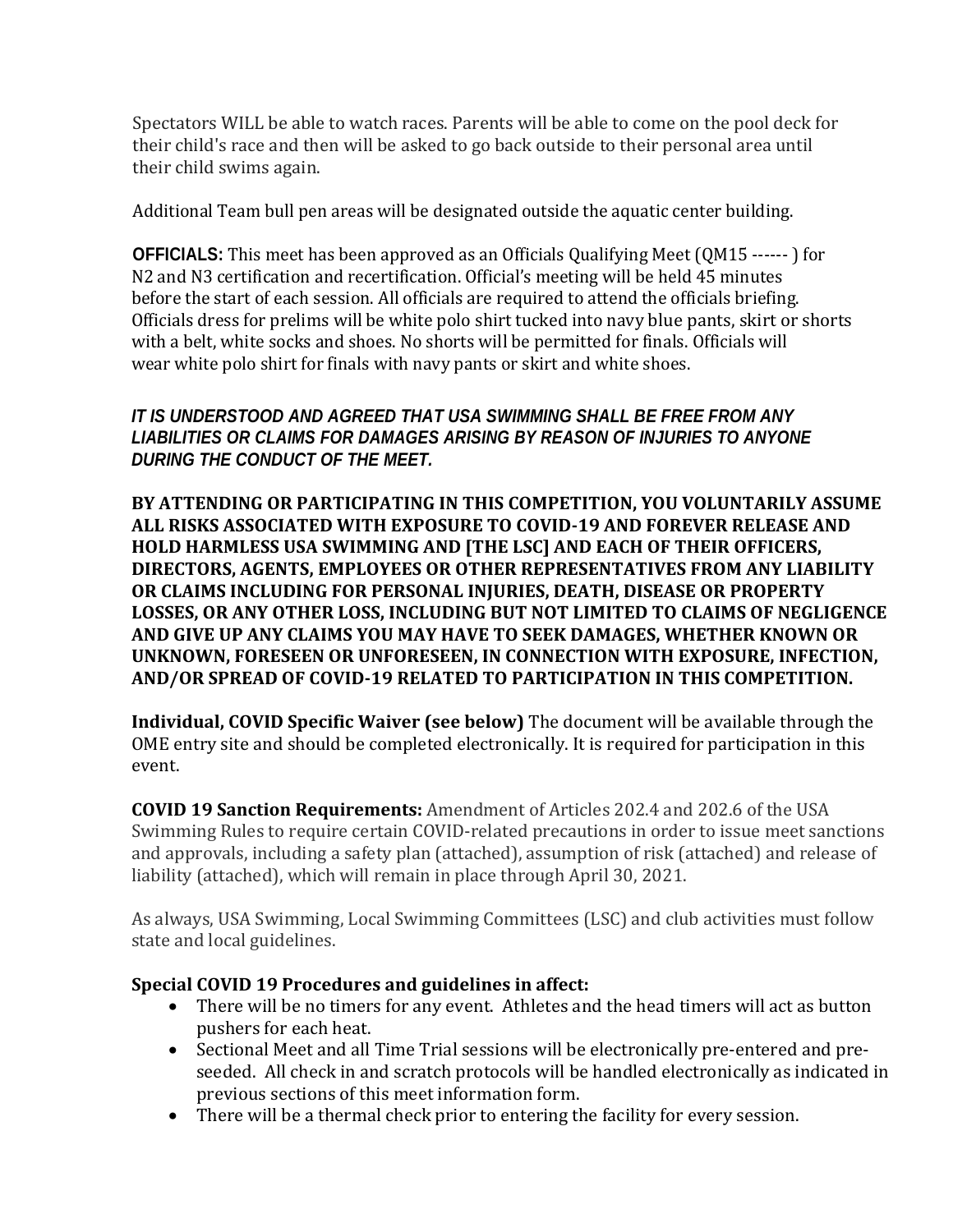# • **Current California Youth Sport Mandate:**

 The current guidelines of the state of California and 11 corresponding counties, have adopted the following mandated travel ban for all youth sports.

*"Teams must not participate in out-of-state tournaments; several multistate outbreaks have been reported in CA residents and around the nation."*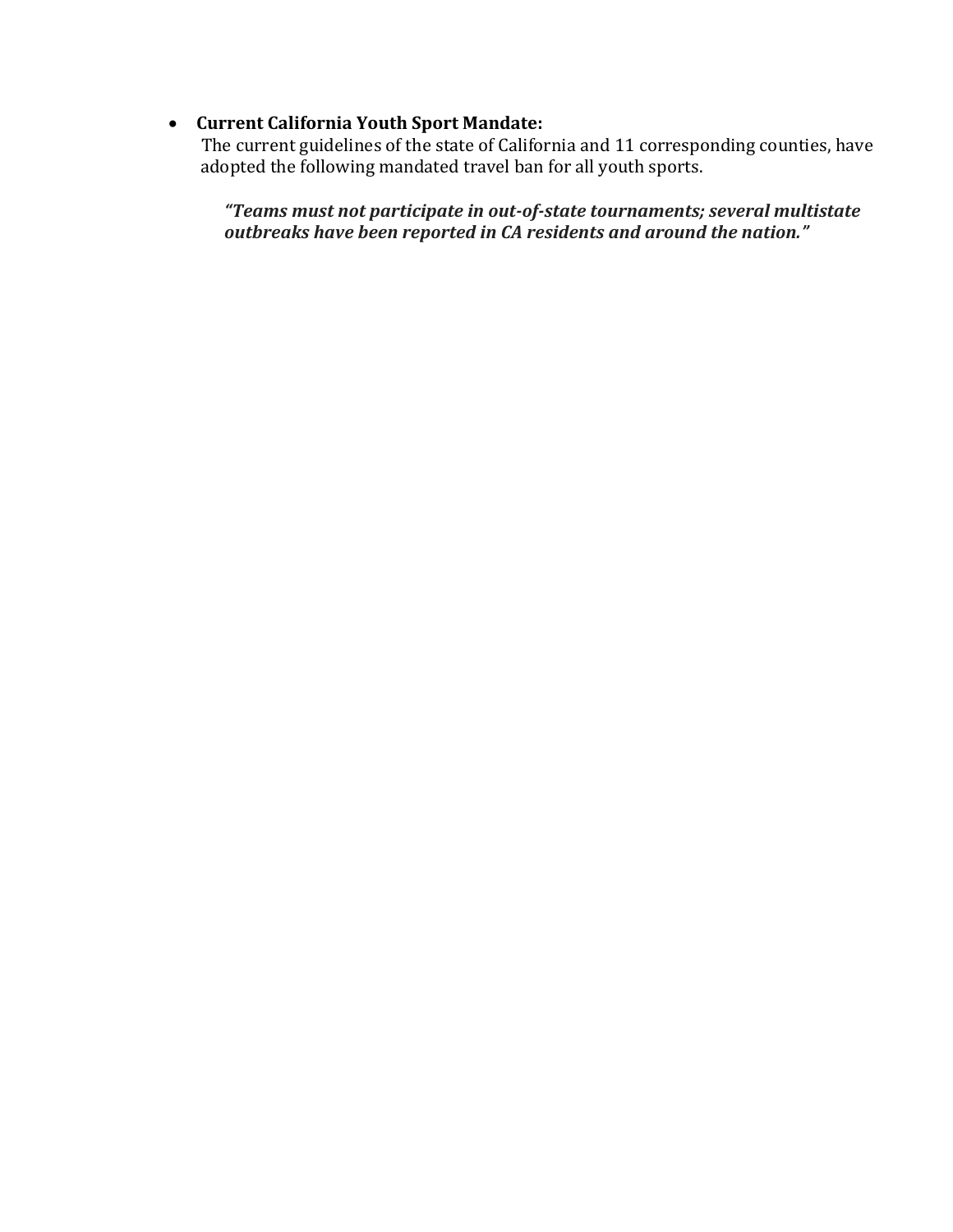# **Speedo Sectionals 2021 Dixie St University Order of Events and Time Standards**

| WOMEN | <b>YARDS</b> | <b>METERS</b> | <b>EVENTS</b>            | <b>YARDS</b> | <b>METERS</b> | <b>MEN</b>   |
|-------|--------------|---------------|--------------------------|--------------|---------------|--------------|
|       |              |               | THURSDAY, MARCH 11, 2021 |              |               |              |
| 1     | 10:39.89     | 9:36.09       | <b>1000 Y FREESTYLE</b>  |              |               |              |
|       |              |               | <b>1650 Y FREESTYLE</b>  | 16:43.89     | 17:13.49      | $\mathbf{2}$ |
|       |              |               | FRIDAY, MARCH 12, 2021   |              |               |              |
| 3     | 59.19        | 1:07.19       | <b>100 Y BUTTERFLY</b>   | 52.89        | 1:00.89       | 4            |
| 5     | 5:10.69      | 4:39.69       | <b>500 Y FREESTYLE</b>   | 4:47.79      | 4:21.09       | 6            |
| 7     | 59.49        | 1:09.49       | <b>100 Y BACKSTROKE</b>  | 53.89        | 1:03.29       | 8            |
| 9     | 2:10.49      | 2:31.09       | 200 Y IND MEDLEY         | 1:58.19      | 2:18.39       | 10           |

# **SATURDAY, MARCH 13, 2021**

| 13 | 2:10.09 | 2:27.99 | <b>200 Y BUTTERFLY</b>  | 1:58.89 | 2:15.89 | 14 |
|----|---------|---------|-------------------------|---------|---------|----|
| 15 | 1:07.59 | 1:18.79 | <b>100 Y BREASTROKE</b> | 1:00.89 | 1:11.29 | 16 |
| 17 | 1:56.29 | 2:12.99 | <b>200 Y FREESTYLE</b>  | 1:45.79 | 2:03.09 | 18 |
| 19 | 4:39.09 | 5:20.09 | 400 Y IND MEDLEY        | 4:14.69 | 4:55.09 | 20 |
| 21 | 24.89   | 28.69   | <b>50 Y FREESTYLE</b>   | 22.19   | 25.89   | 22 |
| 23 | 8:00.19 | 9:03.89 | <b>800 Y FREE RELAY</b> | 7:15.29 | 8:15.69 | 24 |

**4:02.69 4:36.09 400 Y MED RELAY 3:38.99 4:09.69 12**

# **SUNDAY, MARCH 14 2021**

| 25 | 53.99    | 1:01.89 | <b>100 Y FREESTYLE</b>    | 48.19   | 56.09   | 26 |
|----|----------|---------|---------------------------|---------|---------|----|
| 27 | 17:46.59 |         | 18:22.99 1650 Y FREESTYLE |         |         |    |
| 28 | 2:08.59  | 2:29.19 | <b>200 Y BACKSTROKE</b>   | 1:57.29 | 2:17.39 | 29 |
|    |          |         | <b>1000 Y FREESTYLE</b>   | 9:59.49 | 9:04.69 | 30 |
| 31 | 2:28.19  | 2:49.69 | <b>200 Y BREASTROKE</b>   | 2:13.29 | 2:35.79 | 32 |
| 33 | 3:41.79  | 4:11.59 | <b>400 Y FREE RELAY</b>   | 3:18.59 | 3:46.89 | 34 |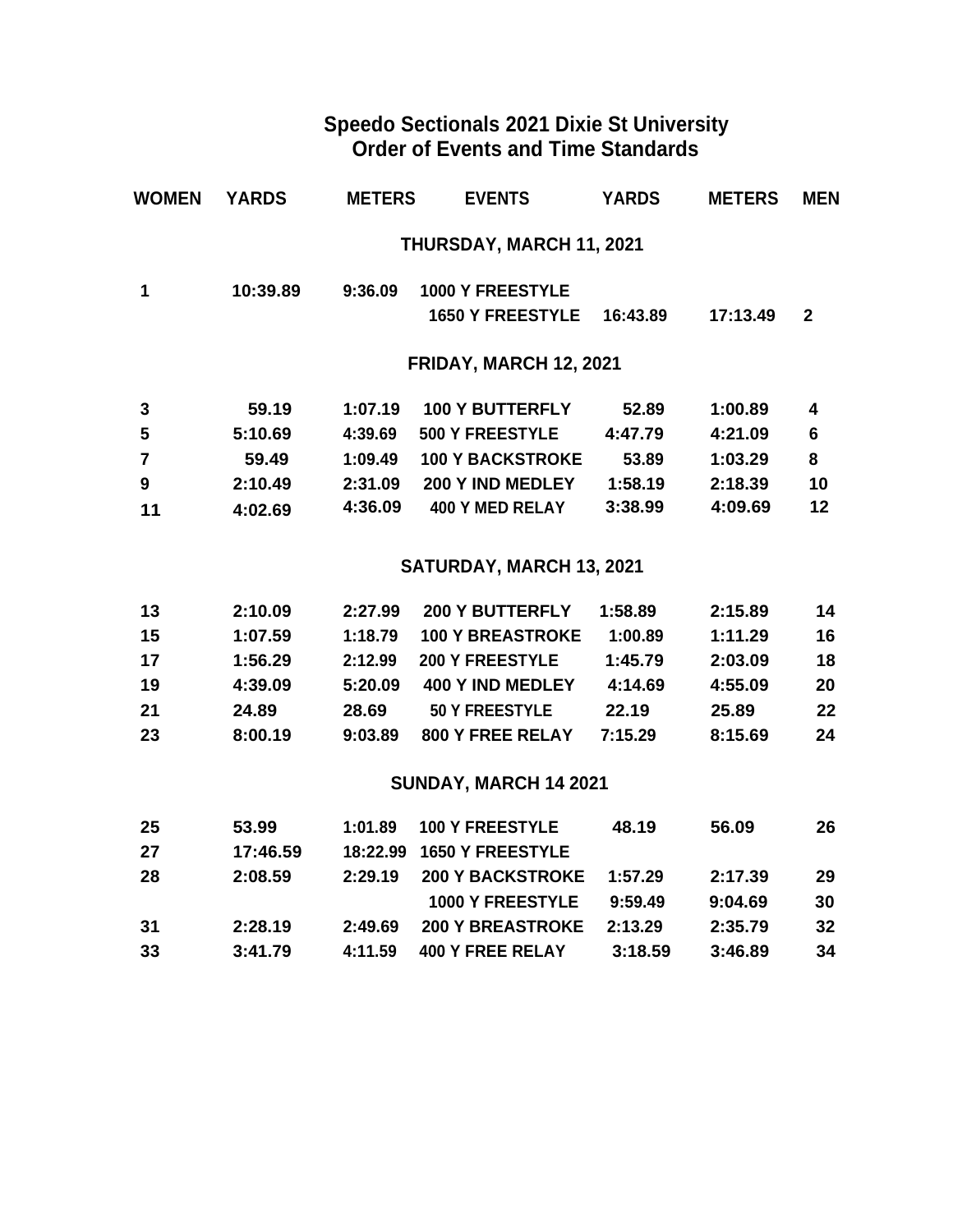# **Speedo Sectionals 2021-Dixie St Bonus Time Event Standards**

# **WOMEN MEN**

| <b>Yards</b> | <b>Meters</b> | <b>Event</b>                   | <b>Yards</b> | <b>Meters</b> |
|--------------|---------------|--------------------------------|--------------|---------------|
| 25.69        | 29.49         | 50 Y Freestyle                 | 22.79        | 26.59         |
| 55.49        | 1:03:69       | 100 Y Freestyle                | 49.49        | 57.69         |
| 1:59.59      | 2:16.69       | 200 Y Freestyle                | 1:48.79      | 2:06.59       |
| 5:19.49      | 4:47.59       | 500 Y Freestyle                | 4:55.99      | 4:28.49       |
| 10:57.99     | 9:52.49       | 1000 Y Freestyle               | 10:16.39     | 9:20.09       |
| 18:16.79     | 18:54.19      | 1650 Y Freestyle               | 17:12.29     | 17:42.79      |
| 1:01.19      | 1:11.39       | 100 Y Backstroke               | 55.39        | 1:05.09       |
| 2:12.29      | 2:33.39       | 200 Y Backstroke               | 2:00.59      | 2:21.29       |
| 1:09.49      | 1:20.99       | <b>100 Y Breaststroke</b>      | 1:02.59      | 1:13.29       |
| 2:32.39      | 2:54.49       | 200 Y Breaststroke             | 2:17.09      | 2:40.19       |
| 1:00.89      | 1:09.09       | 100 Y Butterfly                | 54.39        | 1:02.59       |
| 2:13.79      | 2:32.19       | 200 Y Butterfly                | 2:02.19      | 2:19.79       |
| 2:14.19      | 2:35.39       | 200 Y Individual Medley        | 2:01.59      | 2:22.29       |
| 4:46.99      | 5:29.09       | <b>400 Y Individual Medley</b> | 4:21.89      | 5:03.49       |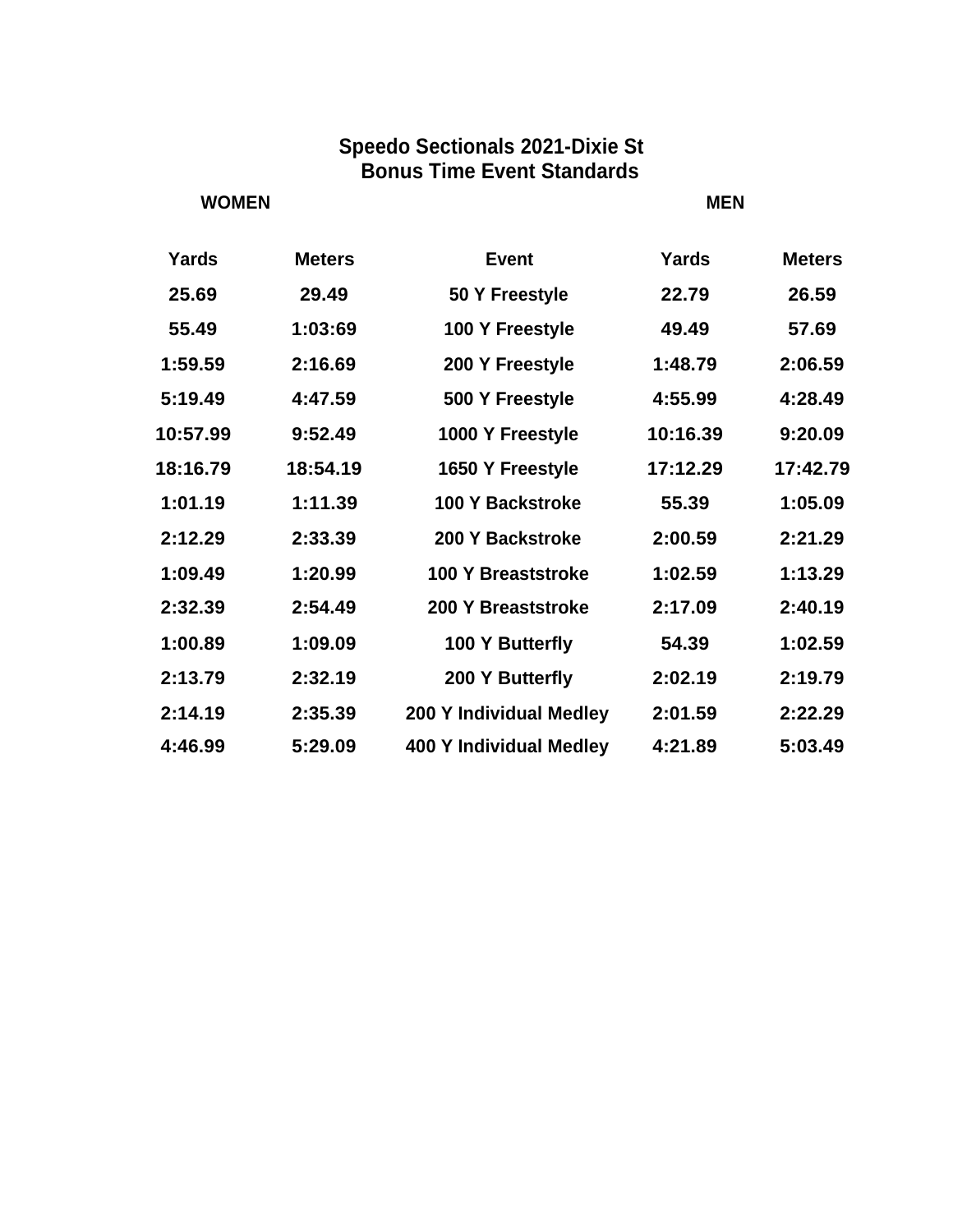| Speedo Sectionals Championship 2021 - St George Utah<br>March 11-14, 2021<br><b>Team Information Sheet</b> |  |
|------------------------------------------------------------------------------------------------------------|--|
|                                                                                                            |  |
|                                                                                                            |  |
|                                                                                                            |  |
|                                                                                                            |  |
|                                                                                                            |  |
|                                                                                                            |  |
|                                                                                                            |  |
|                                                                                                            |  |
|                                                                                                            |  |
| Where is team staying:                                                                                     |  |
|                                                                                                            |  |
|                                                                                                            |  |
|                                                                                                            |  |
| Total number of 2021 USA-Swimming Certified Coaches in attendance: _____                                   |  |

Please complete this form and submit it with your entries.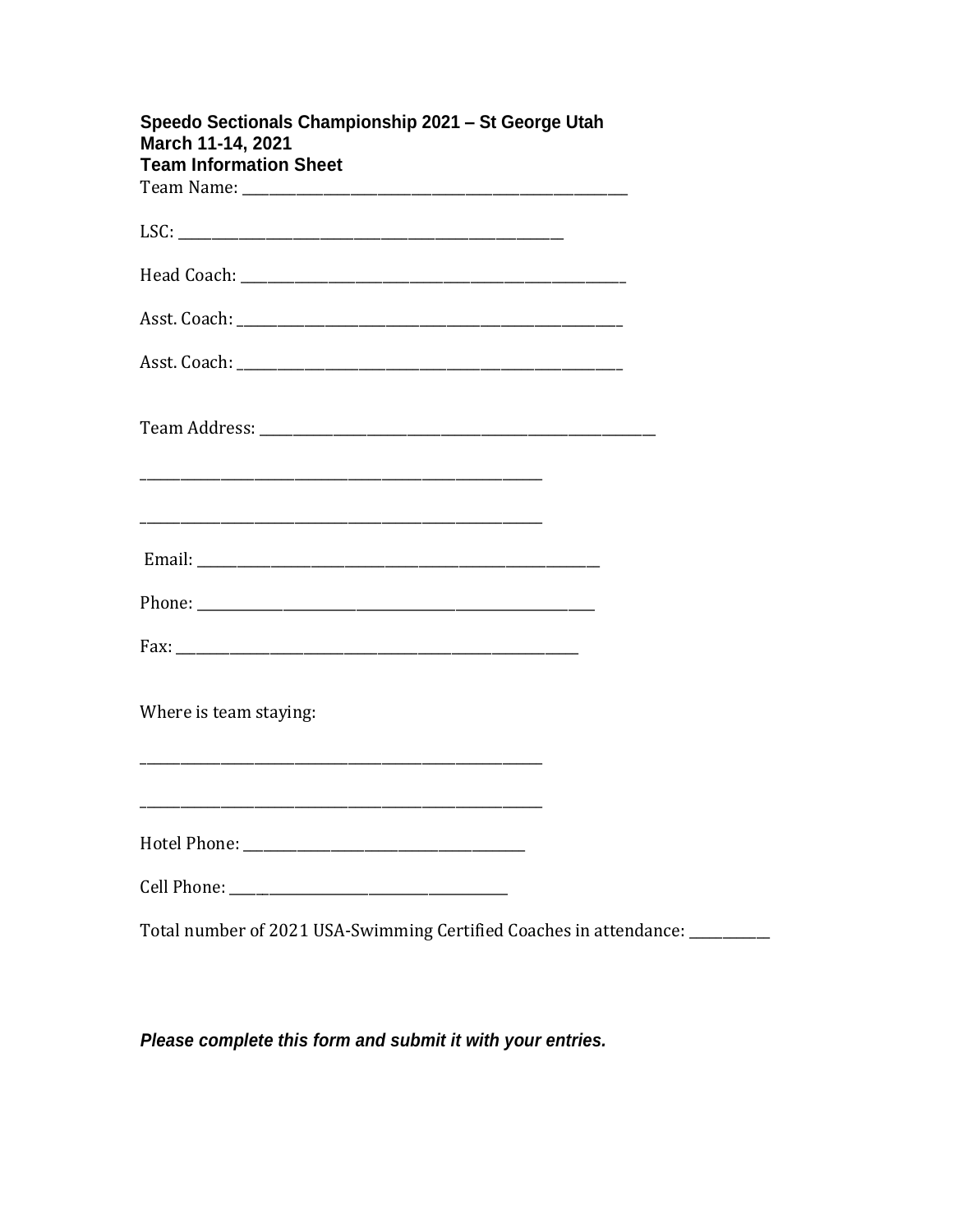### **Speedo Sectionals 2021– St George Utah Championship Relay Entry & Proof of Time**

CLUB: \_\_\_\_\_\_\_\_\_\_\_\_\_\_\_\_\_\_\_\_\_\_\_\_\_\_\_\_\_\_\_\_\_\_\_\_\_ USA-Swimming Code: \_\_\_\_\_\_\_\_\_

For each relay team listed, list the qualifying time that can be proven for each team, team time or aggregate, and the swimmers' names and times. The named swimmers may be "relay only" members. A swimmer may be listed once per relay event. Any swimmer listed on the Official Team Entry may compete on any entered relay team. An aggregate relay entry time must include the individual times of all four swimmers. Reminder: Relay-only swimmers MUST be included in the team electronic entry file; relay- only swimmers may NOT be deck-entered.

#### **Event 11 - Women's 400Yard Medley Relay – Friday, March 2** *Time Standards: 4:02.69 Y/4:36.09 M*

Relay A Entry Time \_\_\_\_\_\_\_\_ 1. \_\_\_\_\_\_\_\_\_\_\_\_\_\_\_\_\_\_\_\_\_\_\_\_\_\_\_\_\_\_\_\_\_\_\_ 2. \_\_\_\_\_\_\_\_\_\_\_\_\_\_\_\_\_\_\_\_\_\_\_\_\_\_\_\_\_\_\_\_\_\_\_  $3.$ Relay B Entry Time \_\_\_\_\_\_\_\_\_\_ 1. \_\_\_\_\_\_\_\_\_\_\_\_\_\_\_\_\_\_\_\_\_\_\_\_\_\_\_\_\_\_\_\_\_\_\_ 2. \_\_\_\_\_\_\_\_\_\_\_\_\_\_\_\_\_\_\_\_\_\_\_\_\_\_\_\_\_\_\_\_\_\_\_ 3. \_\_\_\_\_\_\_\_\_\_\_\_\_\_\_\_\_\_\_\_\_\_\_\_\_\_\_\_\_\_\_\_\_\_\_ 4. \_\_\_\_\_\_\_\_\_\_\_\_\_\_\_\_\_\_\_\_\_\_\_\_\_\_\_\_\_\_\_\_\_\_\_ **Event 12 - Men's 400Yard Medley Relay – Friday, March 2** *Time Standards: 3:38.99 Y/4:09.69 M* Relay A Entry Time \_\_\_\_\_\_\_\_\_\_ 1. \_\_\_\_\_\_\_\_\_\_\_\_\_\_\_\_\_\_\_\_\_\_\_\_\_\_\_\_\_\_\_\_\_\_\_ 2. \_\_\_\_\_\_\_\_\_\_\_\_\_\_\_\_\_\_\_\_\_\_\_\_\_\_\_\_\_\_\_\_\_\_\_ 3. \_\_\_\_\_\_\_\_\_\_\_\_\_\_\_\_\_\_\_\_\_\_\_\_\_\_\_\_\_\_\_\_\_\_\_ 4. \_\_\_\_\_\_\_\_\_\_\_\_\_\_\_\_\_\_\_\_\_\_\_\_\_\_\_\_\_\_\_\_\_\_\_ Relay B Entry Time \_\_\_\_\_\_\_\_\_\_ 1. \_\_\_\_\_\_\_\_\_\_\_\_\_\_\_\_\_\_\_\_\_\_\_\_\_\_\_\_\_\_\_\_\_\_\_ 2. \_\_\_\_\_\_\_\_\_\_\_\_\_\_\_\_\_\_\_\_\_\_\_\_\_\_\_\_\_\_\_\_\_\_\_  $\frac{1}{4}$ . **Event 23 - Women's 800 Yard Freestyle Relay – Saturday, March 3** *Time Standards 8:00.19 Y/9:05.59 M* Relay A Entry Time \_\_\_\_\_\_\_\_\_\_ 1. \_\_\_\_\_\_\_\_\_\_\_\_\_\_\_\_\_\_\_\_\_\_\_\_\_\_\_\_\_\_\_\_\_\_\_ 2. \_\_\_\_\_\_\_\_\_\_\_\_\_\_\_\_\_\_\_\_\_\_\_\_\_\_\_\_\_\_\_\_\_\_\_  $3.$   $4.$   $2.$ Relay B Entry Time \_\_\_\_\_\_\_\_\_\_ 1. \_\_\_\_\_\_\_\_\_\_\_\_\_\_\_\_\_\_\_\_\_\_\_\_\_\_\_\_\_\_\_\_\_\_\_ 2. \_\_\_\_\_\_\_\_\_\_\_\_\_\_\_\_\_\_\_\_\_\_\_\_\_\_\_\_\_\_\_\_\_\_\_  $3. \t\t 4.$ **Event 24 - Men's 800 Yard Freestyle Relay – Saturday, March 3** *Time Standards: 7:15.29 Y/8:15.69 M* Relay A Entry Time \_\_\_\_\_\_\_\_\_\_ 1. \_\_\_\_\_\_\_\_\_\_\_\_\_\_\_\_\_\_\_\_\_\_\_\_\_\_\_\_\_\_\_\_\_\_\_ 2. \_\_\_\_\_\_\_\_\_\_\_\_\_\_\_\_\_\_\_\_\_\_\_\_\_\_\_\_\_\_\_\_\_\_\_  $3. \t4.$ Relay B Entry Time \_\_\_\_\_\_\_\_\_\_  $1.$   $2.$ 3. \_\_\_\_\_\_\_\_\_\_\_\_\_\_\_\_\_\_\_\_\_\_\_\_\_\_\_\_\_\_\_\_\_\_\_ 4. \_\_\_\_\_\_\_\_\_\_\_\_\_\_\_\_\_\_\_\_\_\_\_\_\_\_\_\_\_\_\_\_\_\_\_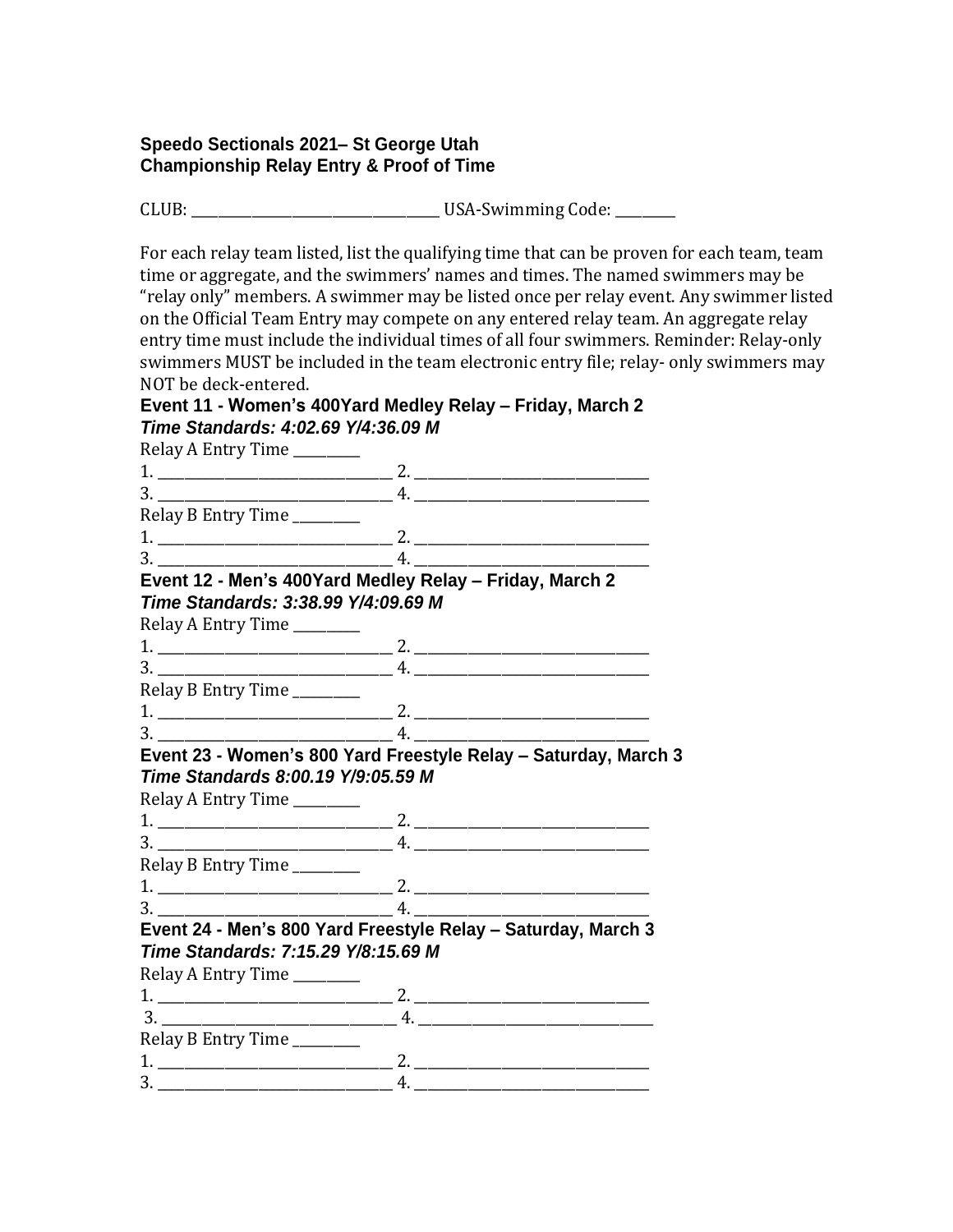### **Event 33 - Women's 400 Yard Freestyle Relay – Sunday, March 5** *Time Standards: 3:41.79 Y/4:11.59 M*

Relay A Entry Time \_\_\_\_\_\_\_\_\_\_

| $mciay$ is the $y$ inner $\frac{1}{2}$ |                                                             |  |
|----------------------------------------|-------------------------------------------------------------|--|
|                                        |                                                             |  |
|                                        |                                                             |  |
| Relay B Entry Time                     |                                                             |  |
|                                        |                                                             |  |
|                                        |                                                             |  |
|                                        |                                                             |  |
|                                        |                                                             |  |
| Time Standards: 3:18.59 Y/3:46.89 M    | Event 34 - Men's 400 Yard Freestyle Relay - Sunday, March 5 |  |
|                                        |                                                             |  |
| Relay A Entry Time                     |                                                             |  |
|                                        |                                                             |  |
| Relay B Entry Time                     |                                                             |  |
|                                        |                                                             |  |

### **HOTEL INFORMATION St George, Utah:**

Comfort Inn Saint George North 974 2720 E St. St. George, UT 84790 (435) 215-4138

Located 2.7 miles/8 minutes from the pool.

Best Western Plus Abbey Inn

1129 S Bluff Street St. George, UT 84770 (435) 652-1234

1.5 miles/3 minutes from pool.

Hampton Inn & Suites - St. George SunRiver 1250 West SunRiver Parkway (Airport Exit 2) St. George, UT 84790 (435) 656-9900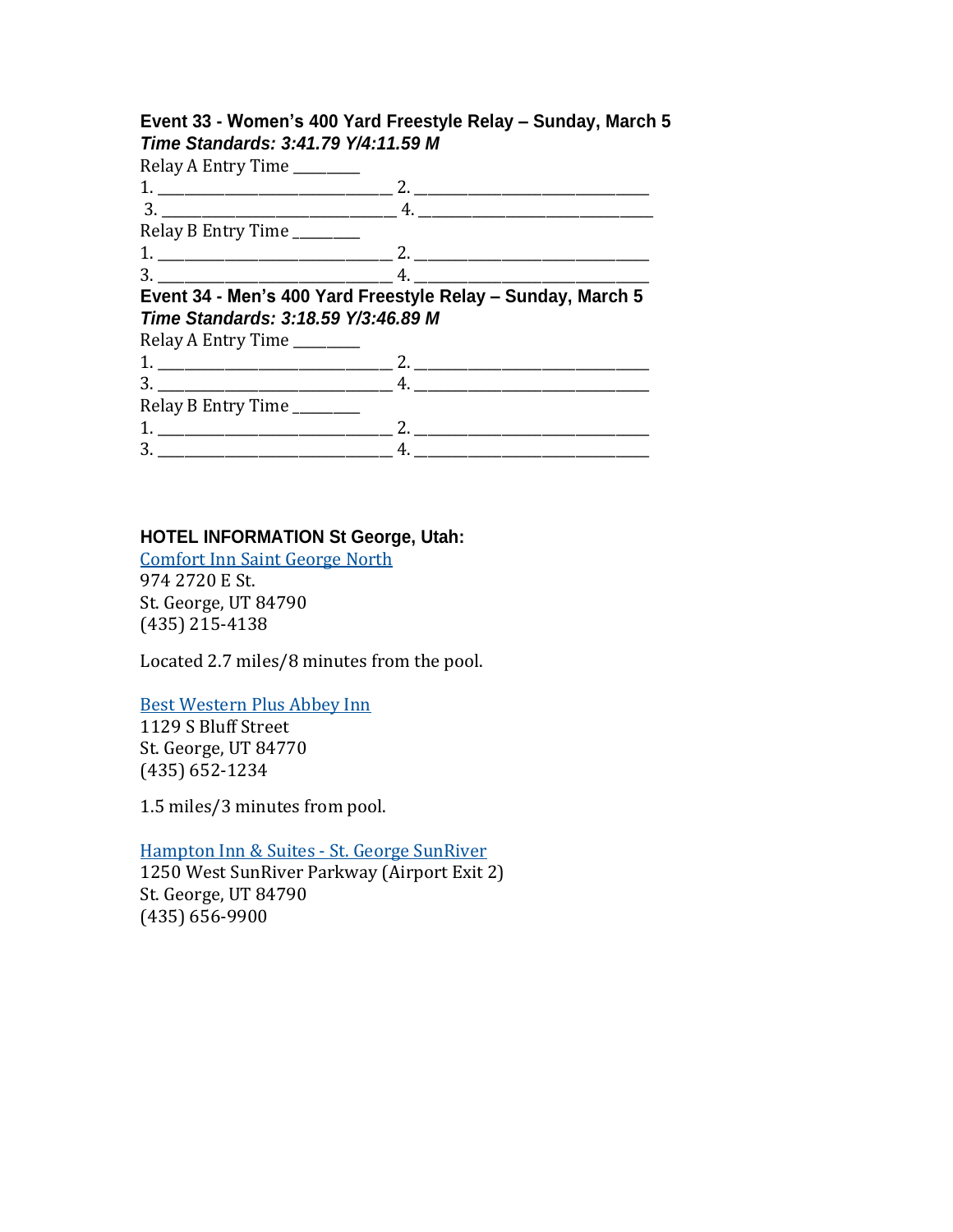# **Speedo Sectionals 2021 – St George**

# **Championship** *Meet Entry Recap*

# **Entries MUST BE RECEIVED BY February 22nd, 2021**

# **This form must be submitted with your Team Entry**

| <b>LSC Code:</b>                          |                                        |                    |     |
|-------------------------------------------|----------------------------------------|--------------------|-----|
| <b>Long Team Name:</b>                    |                                        |                    |     |
| <b>USA-S Team Code</b>                    |                                        |                    |     |
| Coach:                                    |                                        |                    |     |
| Phone (cell):                             |                                        |                    |     |
|                                           | Total number of Women's events entered | @ $$11.00/event =$ | \$  |
| Total number of Men's events entered      |                                        | @ $$11.00/event =$ | \$  |
| Total number of Relays entered            |                                        | @ $$24.00/relay =$ | \$  |
|                                           |                                        | TOTAL              | 1\$ |
| <b>Make check payable to Western Zone</b> |                                        |                    |     |

### *Mail to:* 2021 Speedo Sectionals Alina DeArmas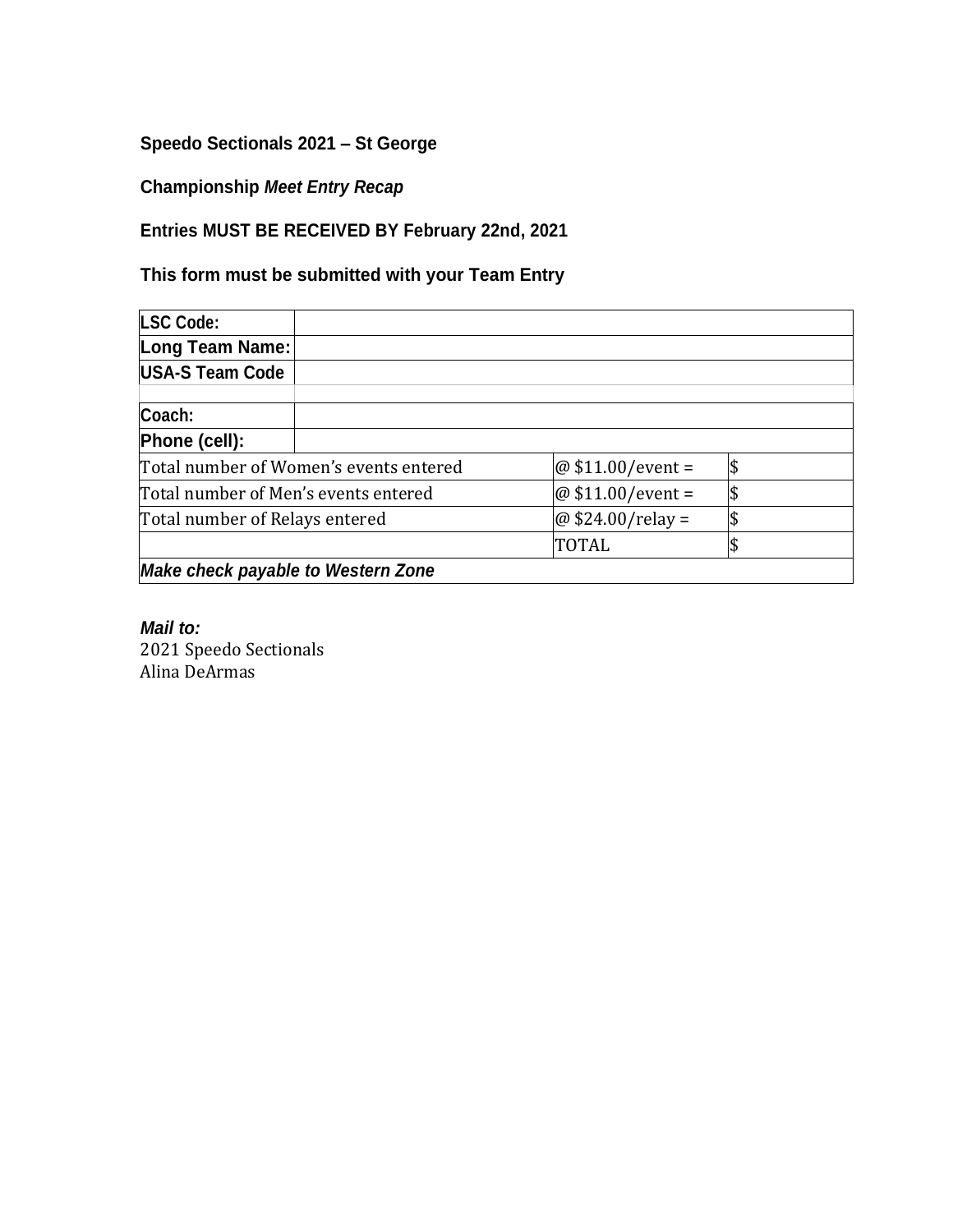#### **LIABILITY RELEASE AND INDEMNIFICATION FORM**

I, the undersigned participant and parent, request voluntary participation for minor to participate in all events, which are hereinafter referred to as the "activities." sponsored by *Olympus Swim Club*, USA Swimming and its local swimming committees. This agreement is valid while the participant is a member of USA Swimming. I consent to my/minor's participation in the activities and acknowledge that the minor and I fully understand my/minor's participation may involve risk of serious injury or death, including losses which may result not only from my/minor's own actions, inactions or negligence, but also from the actions, inactions, or negligence of others, the condition of the facilities, equipment, or areas where the event or activity is being conducted, and/or the rules of play of this type of event or activity. I understand that if I have any risk concerns, I should discuss the risks associated with my participation with the activity coordinators and event staff, before I sign this document and before any activities begins.

#### **Release – Minor's Rights:**

In consideration of allowing Minor Participant to participate in the activities, I hereby release and hold harmless the *Olympus Swim Club*, USA Swimming and its local swimming committee and their members of its board of directors, officers, employees, volunteers, other participants, and agents (collectively, the "Released Parties"), of and from, and do discharge and waive, any and all claims, demands, losses, damages, and liabilities that Minor Participant may have or sustain with respect to any and all damage and/or injury, of any type, arising out of his or her participating in the activities. I also agree that if any portion of this agreement is held to be invalid the balance, notwithstanding, shall continue in full force and effect.

\_\_\_\_\_\_\_\_\_\_\_\_\_\_\_\_\_\_\_\_\_\_\_\_\_\_ \_\_\_\_\_\_\_\_\_\_\_\_\_\_\_\_\_\_\_\_\_\_\_\_\_\_\_ \_\_\_\_\_\_\_\_\_\_\_\_\_\_\_\_\_\_ (Print name of minor) (Signature of minor) (Date)

**Release – Parents'/Guardians' Rights:** In consideration of allowing Minor Participant to participate in this USA Swimming event, I hereby release and hold harmless the Released Parties, of and from, and do discharge and waive, any and all claims, demands, losses, damages, and liabilities that I may have or sustain with respect to any and all damage and/or injury, of any type, arising from Minor Participant's participation in the activities. I also agree that if any portion of this agreement is held to be invalid the balance, notwithstanding, shall continue in full force and effect.

\_\_\_\_\_\_\_\_\_\_\_\_\_\_\_\_\_\_\_\_\_\_\_\_\_\_ \_\_\_\_\_\_\_\_\_\_\_\_\_\_\_\_\_\_\_\_\_\_\_\_\_\_\_ \_\_\_\_\_\_\_\_\_\_\_\_\_\_\_\_\_\_ (Print name of Parent/Guardian) (Signature of Parent/Guardian) (Date)

I certify that my/minor is in good health and have no physical condition that would prevent participation in this activity. Furthermore, I agree to use my/minor's personal medical insurance as a primary medical coverage payment if accident or injury occurs. I consent to emergency medical treatment in the event such care is required.

(Print name of Parent/Guardian) (Signature of Parent/Guardian) (Date)

\_\_\_\_\_\_\_\_\_\_\_\_\_\_\_\_\_\_\_\_\_\_\_\_\_\_ \_\_\_\_\_\_\_\_\_\_\_\_\_\_\_\_\_\_\_\_\_\_\_\_\_\_\_ \_\_\_\_\_\_\_\_\_\_\_\_\_\_\_\_\_\_

\_\_\_\_\_\_\_\_\_\_\_\_\_\_\_\_\_\_\_\_\_\_\_\_\_\_ \_\_\_\_\_\_\_\_\_\_\_\_\_\_\_\_\_\_\_\_\_\_\_\_\_\_\_ \_\_\_\_\_\_\_\_\_\_\_\_\_\_\_\_\_\_

#### **Indemnification by Parent/Guardian:**

The undersigned parent/guardian further agrees to indemnify, save and hold harmless the Released Parties from any and all claims, demands, losses, damages and liabilities for indemnities, contribution or otherwise with respect to any damage and/or injury, of any type, arising from Minor Participant's participation in the activities. The undersigned also agrees that this Release and Waiver of Liability, Assumption of Risk and Indemnity Agreement extends to all acts of negligence by the Releasee and is intended to be as broad and inclusive as is permitted by the laws of the State in which the Event(s) is/are conducted and that if any portion thereof is held invalid, it is agreed that the balance shall, notwithstanding, continue in full legal force and effect.